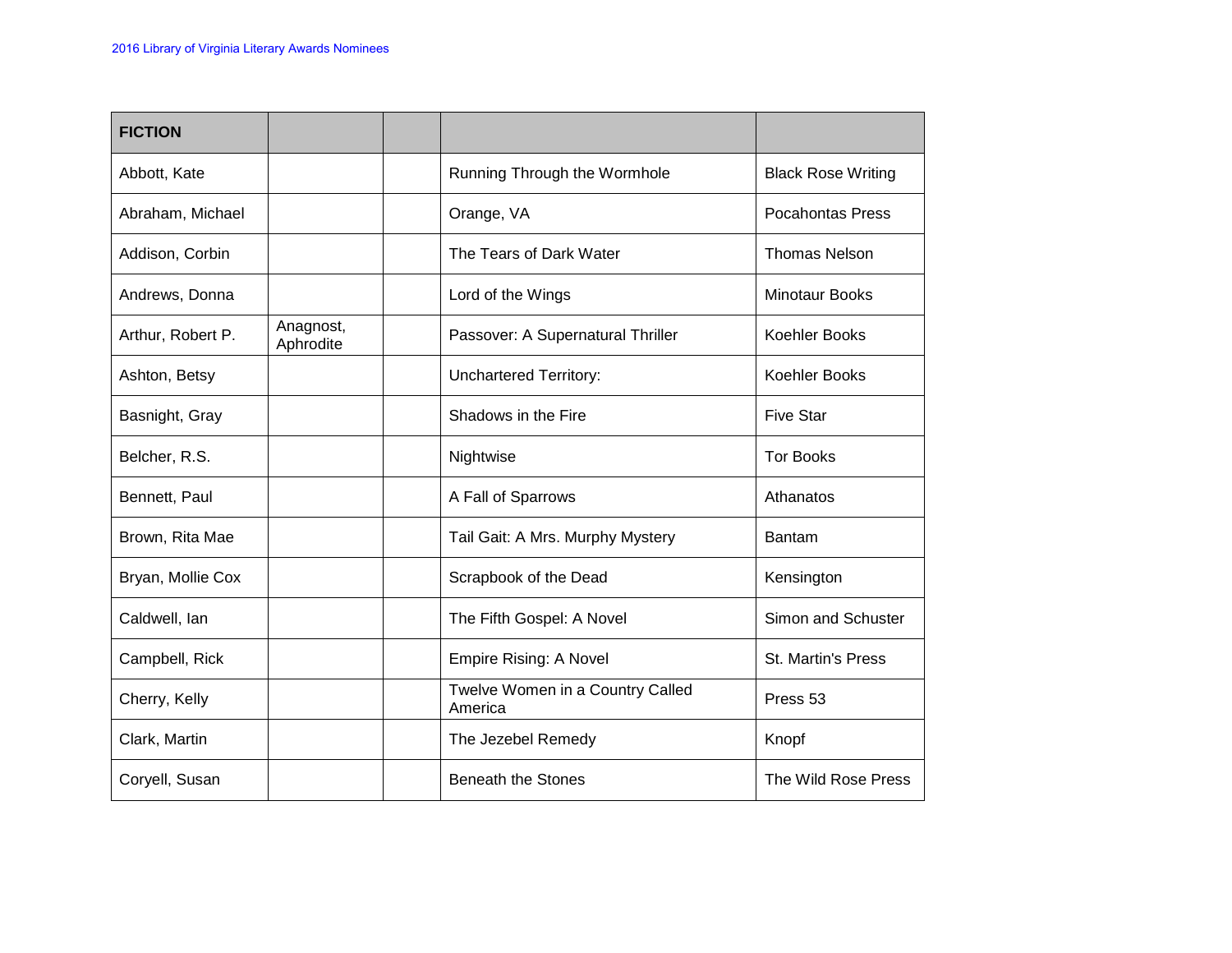| Crosby, Ellen             |                               | Ghost Image                      | Scribner                            |
|---------------------------|-------------------------------|----------------------------------|-------------------------------------|
| Davis, Krista             |                               | The Diva Steals a Chocolate Kiss | <b>Berekley Publishing</b><br>Group |
| Doppa, Jerald             |                               | The Most Dangerous               | Self-Published                      |
| Foote, Frederick, Jr.     |                               | For the Sake of Soul             | <b>Blue Nile Press</b>              |
| Goodjohn, B.A.            |                               | The Beginning Things             | <b>Underground Voices</b>           |
| Goolrick, Robert          |                               | The Fall of Princes: A Novel     | Algonquin Books                     |
| Grisham, John             |                               | Rogue Lawyer                     | Doubleday                           |
| Hepinstall, Kathy         | Hilliker, Becky<br>Hepinstall | <b>Sisters of Shiloh</b>         | <b>Houghton Mifflin</b><br>Harcourt |
| Hoagland, Linda<br>Hudson |                               | An Unjust Court                  | Createspace                         |
| Hoagland, Linda<br>Hudson |                               | Onward and Upward                | Jan-Carol Publishing<br>Inc.        |
| Hoagland, Linda<br>Hudson |                               | <b>Missing Sammy</b>             | Jan-Carol Publishing<br>Inc.        |
| Johnson,<br>Jacqueline    |                               | <b>Shattered Time</b>            | Createspace                         |
| Karon, Jan                |                               | Come Ran or Come Shine           | G.P. Putnam's Sons                  |
| Kleine, Andrea            |                               | Calf: A Novel                    | <b>Berekley Publishing</b><br>Group |
| Kennedy, Chris            |                               | The Search for Gram              | Chris Kennedy (Self-<br>Published)  |
| Kulter, Andy              |                               | The Other Side of Life           | <b>Neverland Publishing</b>         |
| Lawson, B.V.              |                               | Requiem for Innocence            | <b>Crimetime Press</b>              |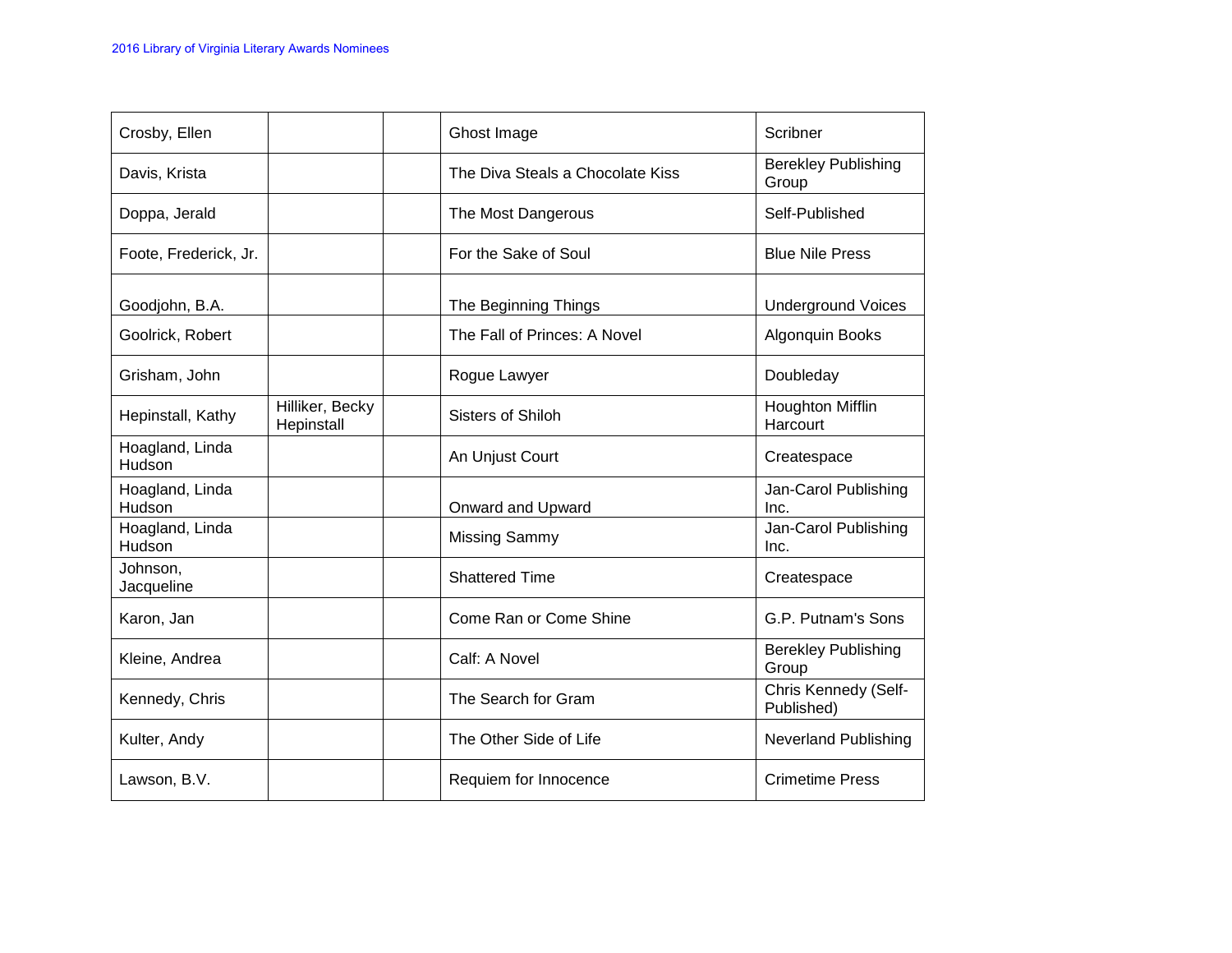| Leslie, Nathan          | Root and Shoot                                                    | <b>Texture Press</b>                     |
|-------------------------|-------------------------------------------------------------------|------------------------------------------|
| Lliteras, D.S.          | Viet Man                                                          | <b>Rainbow Bridge</b>                    |
| Maxwell, Lisa           | <b>Gathering Deep</b>                                             | <b>Flux Books</b>                        |
| McLennan, Barbara       | The Wealth of Virginia: A Novel of Colonial<br>Virginia           | <b>Koehler Books</b>                     |
| Meeropol, Ellen         | On Hurricane Island                                               | <b>Red Hen Press</b>                     |
| Metcalf, Ben            | Against the Country: A Novel                                      | Random House                             |
| O'Sullivan, Kathryn     | Neighing with Fire                                                | St. Martin's Minotaur                    |
| Owen, Howard            | The Bottom                                                        | <b>Permanent Press</b>                   |
| Pancake, Ann            | Me and Daddy Listen to Bob Marley:<br><b>Novellas and Stories</b> | Counterpoint                             |
| Parks, Brad             | The Fraud                                                         | <b>Minotaur Books</b>                    |
| Parshall, Sandra        | Under the Dog Star                                                | Worldwide                                |
| Pietrzyk, Leslie        | This Angel on My Chest                                            | University of<br><b>Pittsburgh Press</b> |
| Poyer, David            | Tipping Point: The War with China- The<br><b>First Salvo</b>      | <b>St. Martin's Press</b>                |
| Pye, Virginia           | Dreams of the Red Phoenix                                         | <b>Unbridled Books</b>                   |
| Rice, Horace            | <b>Patriot Pinn's Pearl</b>                                       | Xlibris Publishing.                      |
| Scotton,<br>Christopher | The Secret Wisdom of the Earth                                    | <b>Grand Central</b><br>Publishing       |
| Shogan, Colleen         | Stabbing in the Senate                                            | <b>Camel Press</b>                       |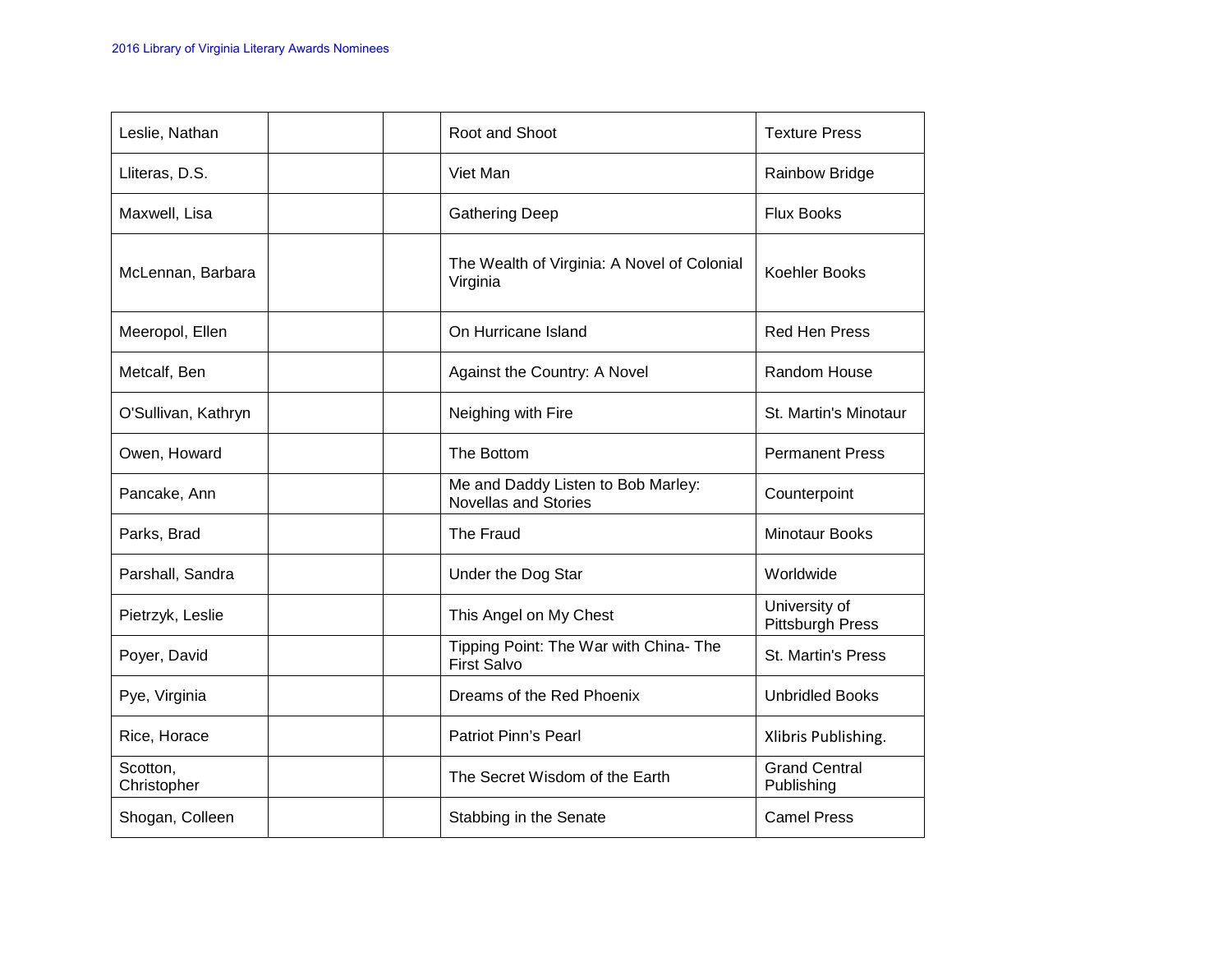| Spears, Kat             |                    | Breakaway: A Novel                             | St. Martin's Griffin                    |
|-------------------------|--------------------|------------------------------------------------|-----------------------------------------|
| Stevens, B.K.           |                    | <b>Fighting Chance</b>                         | The Poisoned<br>Pencil/Pen Press        |
| Strake, Andy            | Nelson,<br>Durrell | Dragonflies                                    | LLW Media/Fountain<br><b>Hill Books</b> |
| Taylor, Art             |                    | On the Road with Del and Louise                | <b>Henerey Press</b>                    |
| Taylor, Sara            |                    | The Shore                                      | Hogarth                                 |
| Trigiani, Adriana       |                    | All the Stars in the Heavens                   | Harper                                  |
| Urbani, Ellen           |                    | Landfall: A Novel                              | <b>Forest Avenue Press</b>              |
| Vanderwarker, Tony      |                    | Ads for God                                    | <b>Cedar Creek</b><br>Publishing        |
| Vollmer, Matthew        |                    | Gateway to Paradise                            | Persea Books                            |
| Webber, Pamela          |                    | The Wiregrass                                  | <b>SheWrites Press</b>                  |
| Wetterau, Bruce         |                    | Killer Fog                                     | Self-Published                          |
| Yoerg, Sonja            |                    | Middle of Somewhere                            | Penguin/New<br>American Library         |
| Yoerg, Sonja            |                    | House Broken                                   | Penguin/New<br>American Library         |
| Young-Stone,<br>Michele |                    | Above Us Only Sky: A Novel                     | Simon and Schuster                      |
|                         |                    |                                                |                                         |
| <b>NONFICTION</b>       |                    |                                                |                                         |
| Alford, Kenneth         |                    | American Crimes and the Liberation of<br>Paris | McFarland                               |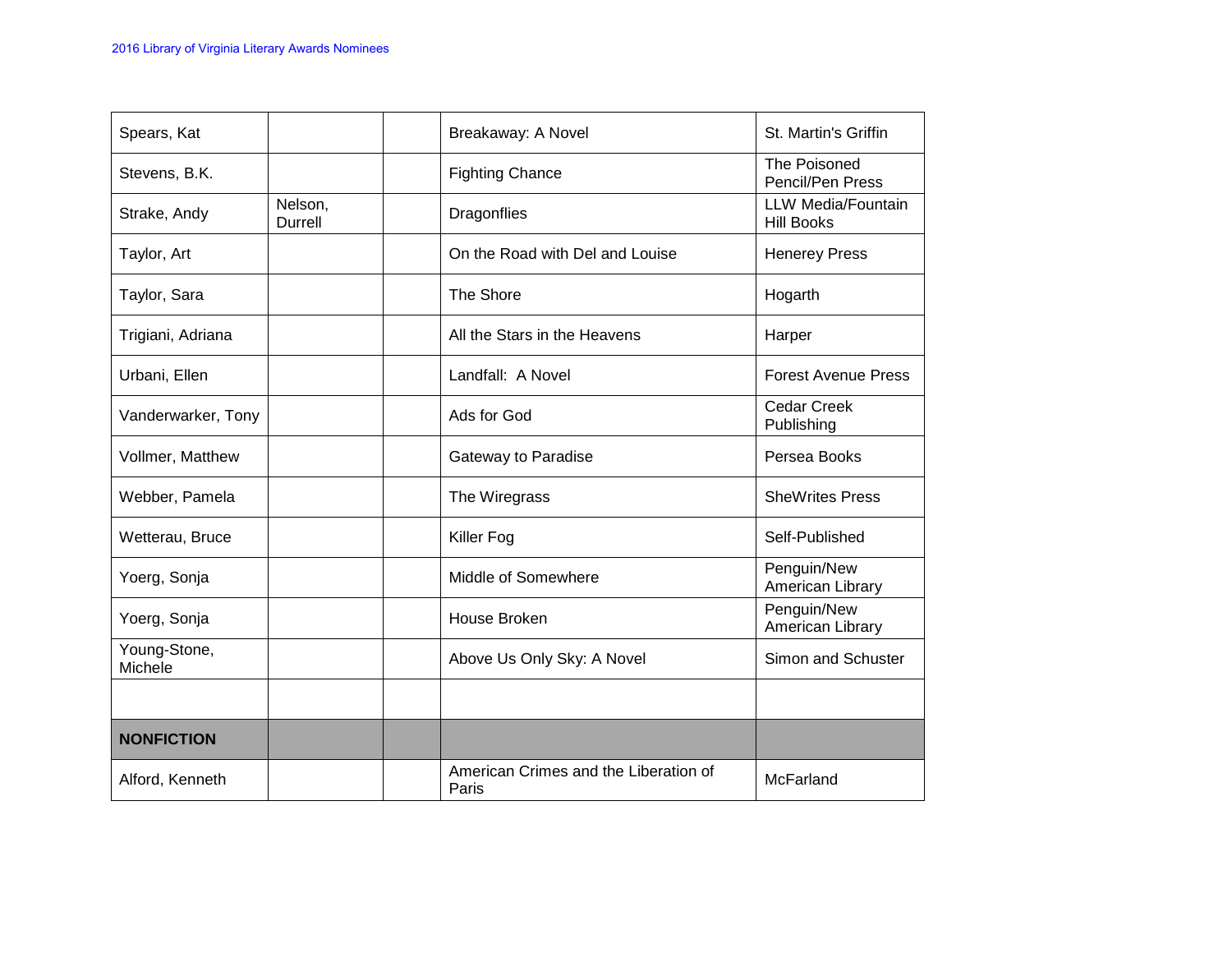| Agbe-Davis, Anna        |                    | Tobacco, Pipes, and Race in Colonial<br>Virginia: Little Tubes of Mighty Power                                                                 | Left Coast Press, Inc.                    |
|-------------------------|--------------------|------------------------------------------------------------------------------------------------------------------------------------------------|-------------------------------------------|
| Al-Samman, Hanadi       |                    | Anxiety of Erasure: Trauma, Authorship,<br>and the Diaspora in Arab Women's<br>Writings                                                        | <b>Syracuse University</b><br>Press       |
| Angevine, Eric          |                    | Hinkle Fieldhouse: Indiana's Basketball<br>Cathedral                                                                                           | The History Press                         |
| Ashe, Bert              |                    | <b>Twisted: My Dreadlock Chronicles</b>                                                                                                        | Agate Bolden                              |
| Backus, Bill            | Orrison,<br>Robert | A Want of Vigilance: The Bristoe Station<br>Campaign, October 9-19, 1863                                                                       | Savas Beatie                              |
| Bilder, Mary Sarah      |                    | Madison's Hand: Revising the<br><b>Constitutional Convention</b>                                                                               | <b>Harvard University</b><br>Press        |
| Britton, Rick           |                    | Virginia Vignettes: Famous Characters and<br>Events in Central Virginia History                                                                | <b>Cedar Creek</b><br>Publishing          |
| Brumfield, Dale         |                    | Independent Press in D.C. and Virginia:<br>An Underground History                                                                              | The History Press                         |
| Burstein, Andrew        |                    | Democracy's Muse: How Thomas<br>Jefferson Became an FDR Liberal, a<br>Reagan Republican, and a Tea Party<br>Fanatic, all the While Being Dead. | University of Virginia<br>Press           |
| Butler, Stuart          |                    | Defending the Old Dominion: Virginia and<br>its Militia in the War of 1812                                                                     | University Press of<br>America            |
| Butler Bass, Diana      |                    | Grounded                                                                                                                                       | HarperOne                                 |
| Cannady, Laurie<br>Jean |                    | Crave: Sojourn of a Hungry Soul                                                                                                                | <b>Etruscan Press</b>                     |
| Cannon, Jonathan        |                    | Environment in the Balance: The Green<br>Movement and the Supreme Court                                                                        | <b>Harvard University</b><br><b>Press</b> |
| Chen, Victor Tan        |                    | Cut Loose: Jobless and Hopeless in an<br>Unfair Economy                                                                                        | University of<br><b>California Press</b>  |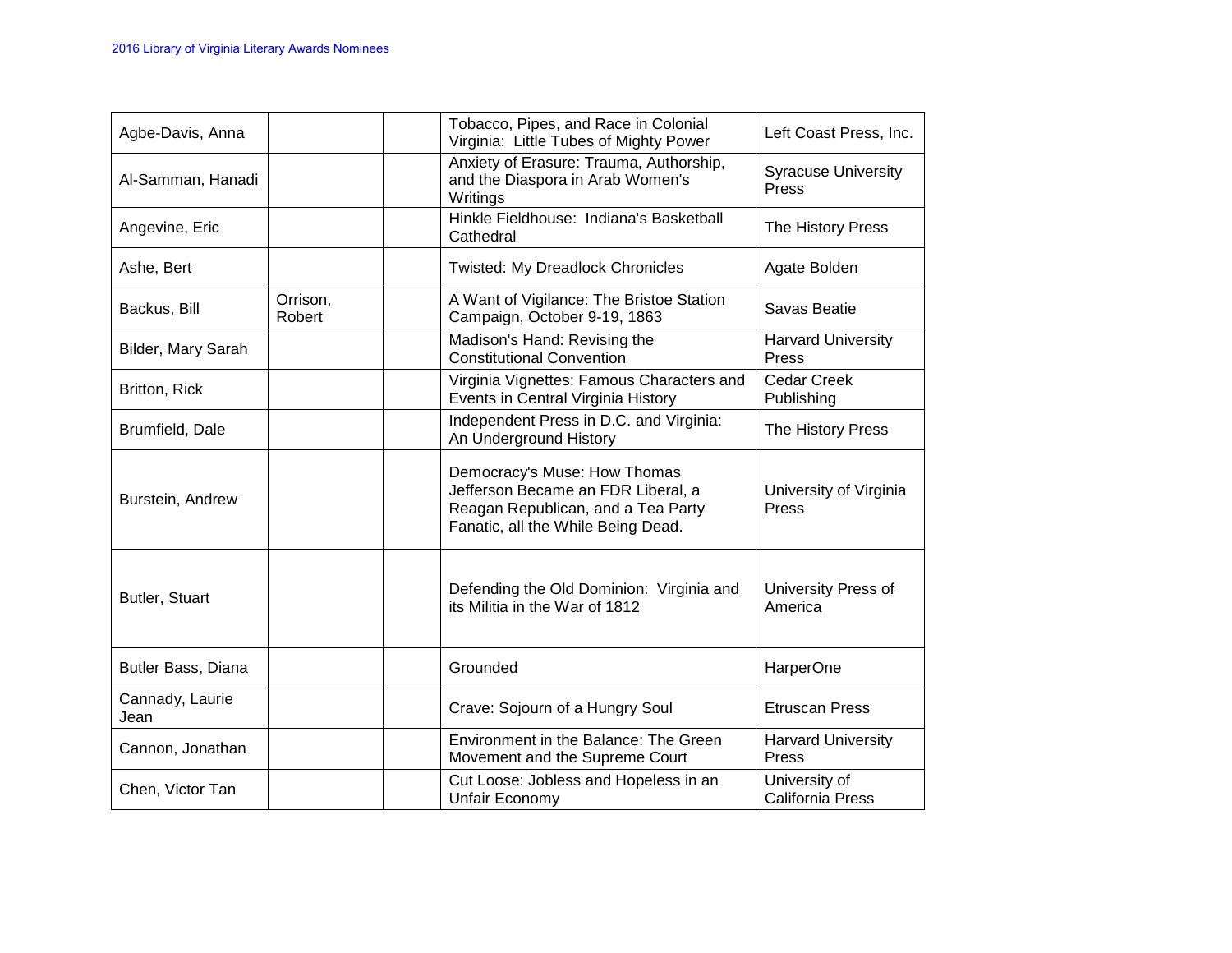| Clagett, Martin         | Excelsior: The Story of Kappa Alpha Order                                                                   | Kappa Alpha Order                            |
|-------------------------|-------------------------------------------------------------------------------------------------------------|----------------------------------------------|
| Coleman, Jonathan       | Crossing the Line: How One Incident in a<br>Girls' Soccer Match Rippled Across Small<br><b>Town America</b> | Online-Book/ Kindle<br>Edition               |
| Crawford, Matthew<br>В. | The World Beyond Your Head                                                                                  | Farrar, Straus, and<br>Giroux                |
| Dalferes, Kimberley     | <b>Magic Fishing Panties</b>                                                                                | <b>Booktrope</b>                             |
| David, Edward           | <b>Collards: A Southern Tradition from Seed</b><br>to Table                                                 | University of<br>Alabama Press               |
| Davis, William          | Crucible of Command: Ulyssus S. Grant<br>and Robert E Lee - The War They Fought,<br>The Peace They Forged   | Da Capo Press                                |
| DeCaro, Louis           | Freedom's Dawn: The Last Days of John<br>Brown in Virginia                                                  | Rowman & Little<br>Publishing Group,<br>Inc. |
| DeVito, Carlo           | Mrs. Lee's Rose Garden                                                                                      | Simon and Schuster                           |
| DuVal, Kathleen         | Independence Lost: Lives on the Edge of<br>the American Revolution                                          | <b>Random House</b>                          |
| Edelson, Max            | The New Map of Empire: How Britain<br>Imagined America Before Independence                                  | <b>Harvard University</b><br>Press           |
| Edmunson, Mark          | Self and Soul: A Defense of Ideals                                                                          | <b>Harvard University</b><br>Press           |
| Eisenfeld, Sue          | Shenandoah: A Story of Conservation and<br>Betrayal                                                         | University of<br>Nebraska Press              |
| Ellis, Joseph           | The Quartet: Orchestrating the Second<br>American Revolution: 1783-1789                                     | Knopf                                        |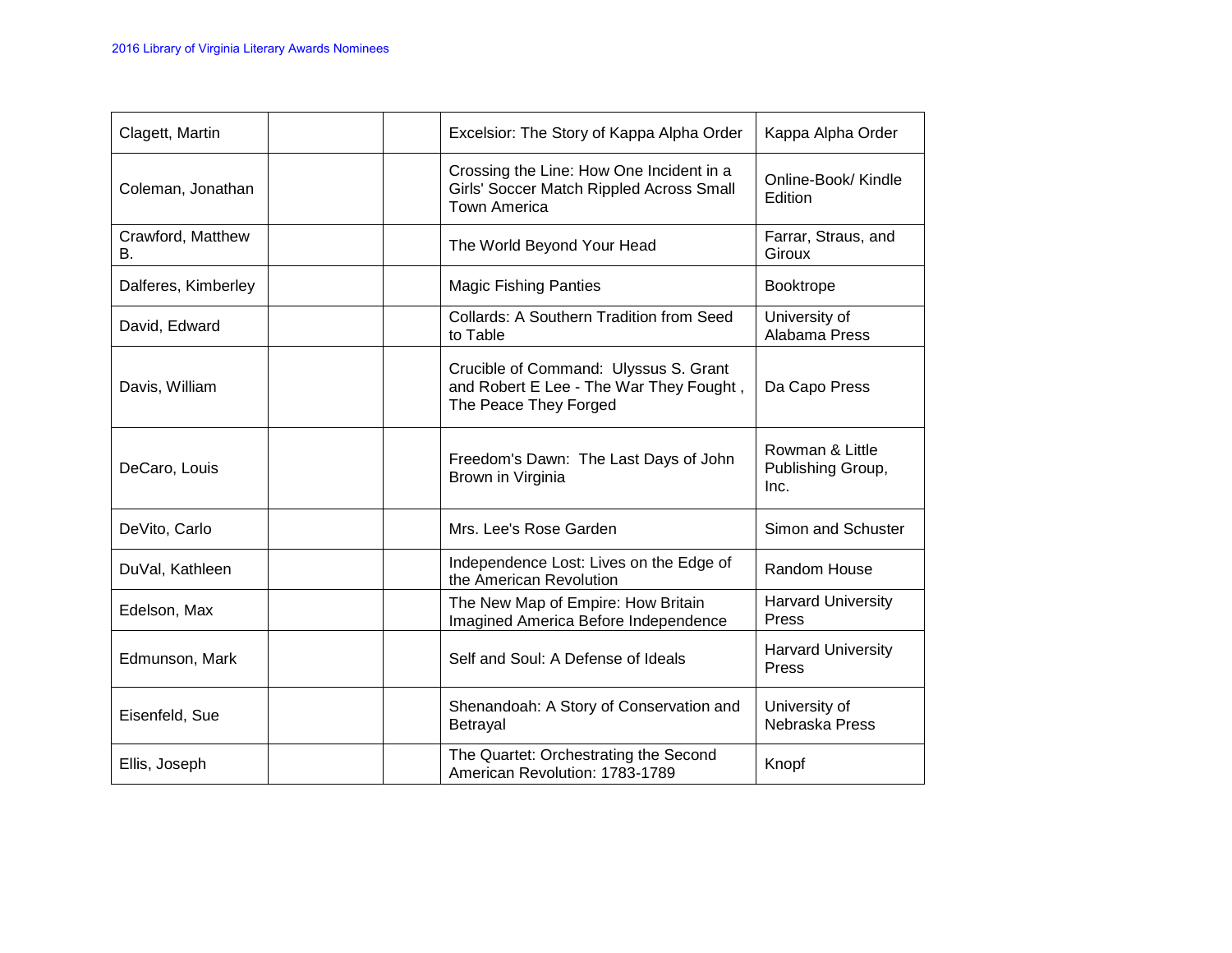| Fleming, Thomas              | The Great Divide: The Conflict between<br>Washington and Jefferson that Defined a<br><b>Nation</b>                 | Da Capo Press                               |
|------------------------------|--------------------------------------------------------------------------------------------------------------------|---------------------------------------------|
| Fraser, Flora                | The Washingtons: George and Martha<br>"Join'd by Friendship, Crown'd by Love."                                     | Knopf                                       |
| Gjelten, Tom                 | A Nation of Nations                                                                                                | Simon and Schuster                          |
| Good, Cassandra              | Founding Friendships: Friends between<br>Men and Women in the Early American<br>Republic                           | <b>Oxford University</b><br>Press           |
| Grady, John                  | Matthew Fontaine Maury: Father of<br>Oceanography: A Biography                                                     | McFarland & Co                              |
| Green, Kristen               | Something Must Be Done About Prince<br>Edward County: A Family, A Virginia Town,<br>A Civil Rights Battle          | HarperCollins                               |
| Griggs, Walter               | Richmond, Virginia, and the Titanic                                                                                | <b>History Press</b>                        |
| Harding, Stephen             | Last to Die: A Defeated Empire, a<br>Forgotten Mission, and the Last American<br>Killed in World War II            | Da Capo Press                               |
| Harrison, Adrienne           | A Powerful Mind: The Self-Education of<br>George Washington                                                        | Potomac Press:<br>University of<br>Nebraska |
| Haskew, Matthew              | Appomattox: The Last Days of Robert E.<br>Lee's Army of Northern Virginia                                          | <b>Zenith Press</b>                         |
| Horn, Jonathan               | The Man Who Would Not Be Washington:<br>Robert E Lee's Civil War and His Decision<br>that Changed American History | Scribner                                    |
| Hughes Sturdivant,<br>Dwight | A Confederate Biography: The Cruise of<br>the CSS Shenandoah                                                       | Naval Institute Press                       |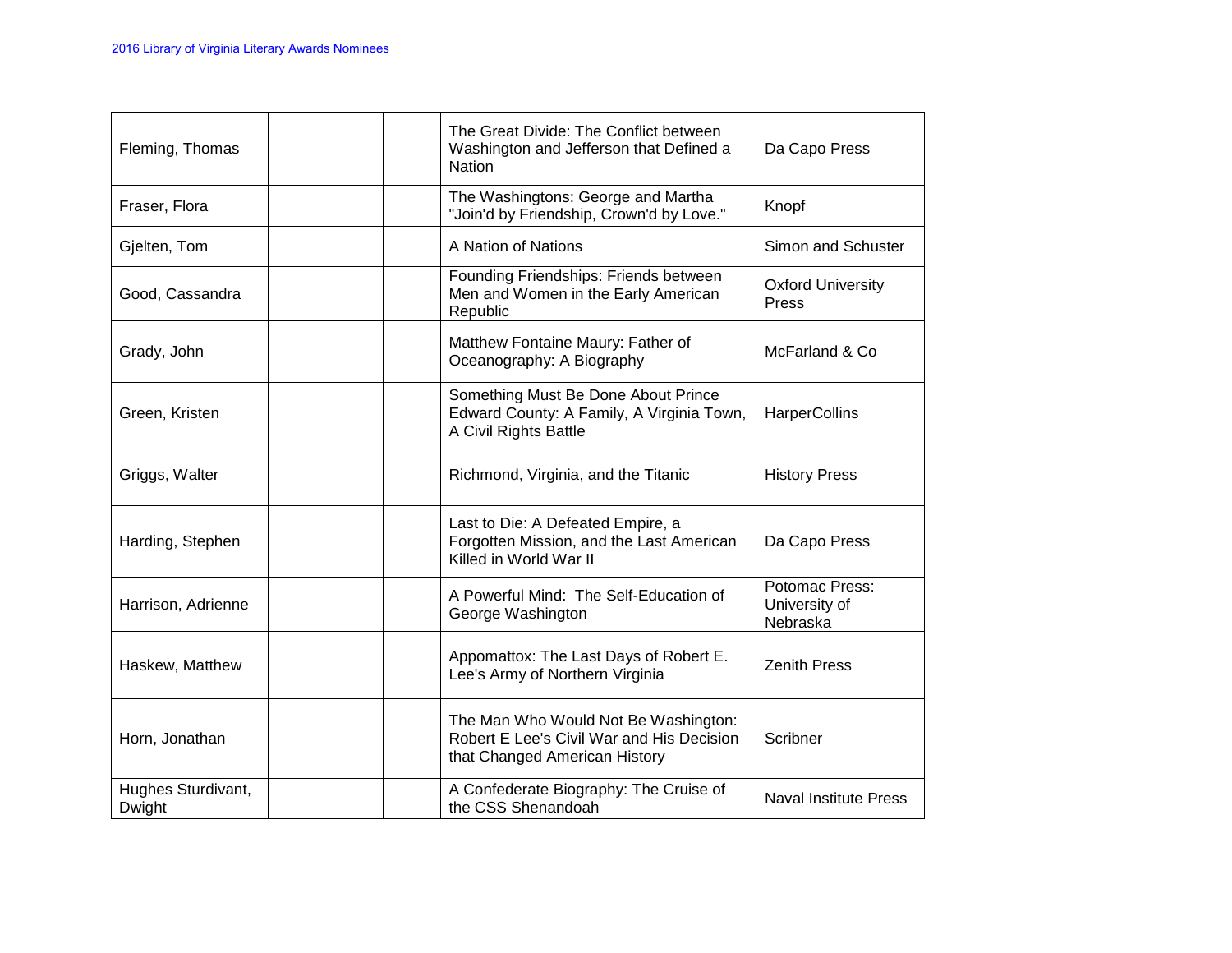| Jakub, Lisa         |             | You Look Like That Girl                                                                       | <b>Beauford Books</b>                        |
|---------------------|-------------|-----------------------------------------------------------------------------------------------|----------------------------------------------|
| Jones, Catherine    |             | Intimate Reconstructions: Children in Post-<br>emancipation Virginia                          | University of Virginia<br>Press              |
| Keane, Gwen         |             | <b>Local Color</b>                                                                            | <b>High Tides</b><br>Publication             |
| Kennedy, Cannan     |             | <b>Struggles for Victory</b>                                                                  | E-Book (2015)                                |
| Kiesel, Diane       |             | She Can Bring Us Home: Dr. Dorothy<br>Boulding Ferebee, Civil Rights Pioneer                  | Potomac Press:<br>University of<br>Nebraska  |
| Kilmeade, Brian     | Yaeger, Don | Thomas Jefferson & the Tripoli Pirates:<br>The Forgotten War that Changed American<br>History | Sentinel                                     |
| Kinney, Pamela      |             | Paranormal Petersburg, Virginia, and the<br><b>Tri-Cities Area</b>                            | Schiffer Publishing                          |
| Knott, Stephen      |             | Washington and Hamilton: The Alliance<br>that Forged America                                  | Sourcebooks                                  |
| Kurtz, William B.   |             | Excommunicated From the Union: How the<br>Civil War Created a Separate Catholic<br>America    | <b>Fordham University</b><br><b>Press</b>    |
| Lauterbach, Preston |             | <b>Beale Street Dynasty</b>                                                                   | <b>Norton</b>                                |
| Lavatino, Audrey    |             | Woman-Powered Farm                                                                            | <b>Countryman Press</b>                      |
| Leland, John        |             | Readings in Wood                                                                              | University of South<br><b>Carolina Press</b> |
| Levy, Philip        |             | George Washington Written Upon the<br>Land: Nature, Memory, Myth, and<br>Landscape            | West Virginia<br><b>University Press</b>     |
| Lind, Stephen       |             | A Charlie Brown Religion: Exploring the<br>Spiritual Life and Work of Charles Schulz          | University Press of<br>Mississippi           |
| Lubet, Steven       |             | The "Colored Hero" of Harpers Ferry: John<br>Anthony Copeland and the War Against<br>Slavery  | <b>Cambridge University</b><br>Press         |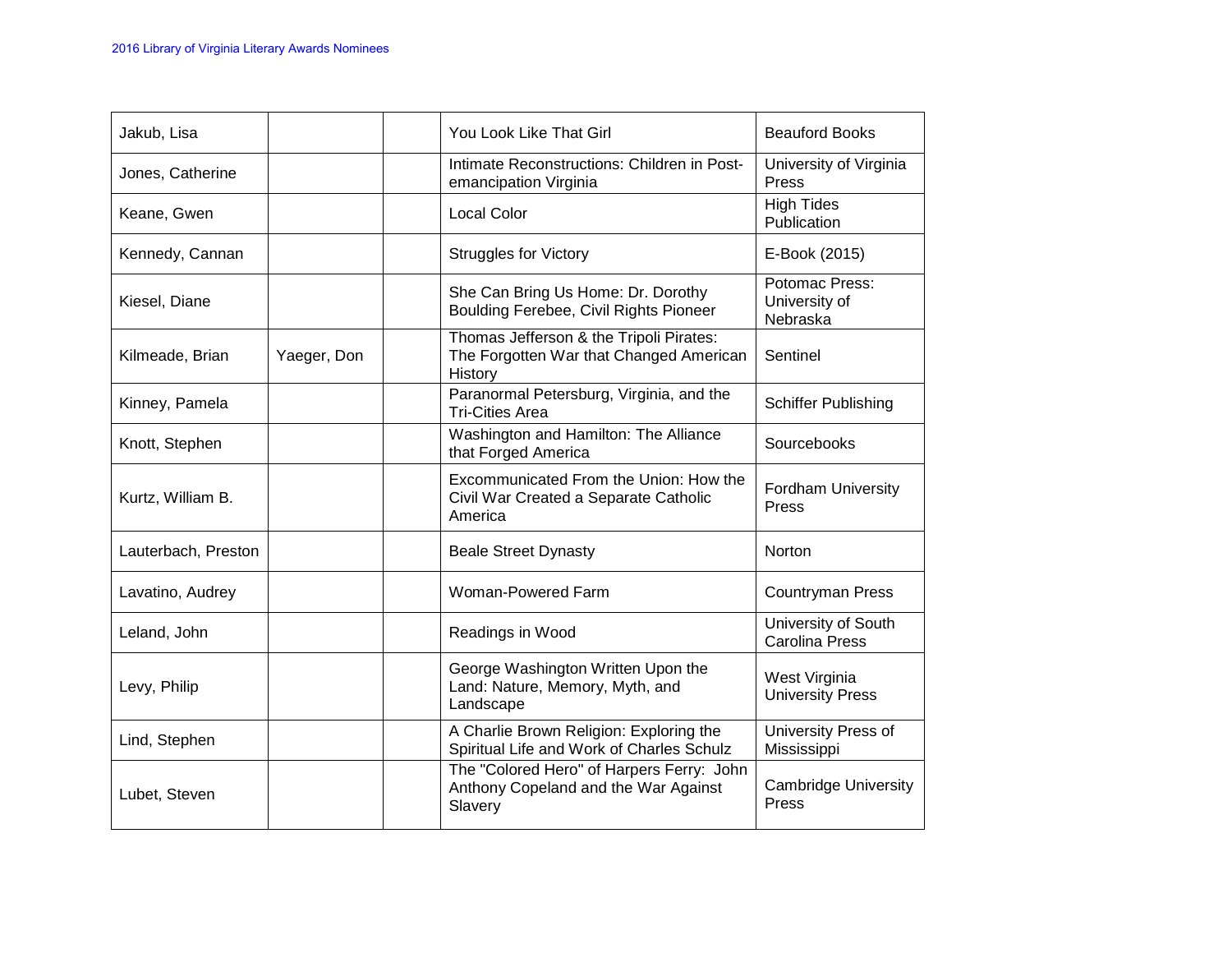| Lyons, Mary Evelyn  |  | The Virginia Blue Ridge Railroad                                                                       | The History Press                            |
|---------------------|--|--------------------------------------------------------------------------------------------------------|----------------------------------------------|
| MacKowski, Chris    |  | Strike Them a Blow: Battle Along the North<br>Anna River, May 21-25, 1864                              | Savas Beatie                                 |
| Mann, Sally         |  | <b>Hold Still</b>                                                                                      | Little, Brown, and<br>Company                |
| Maris-Wolf, Ted     |  | Family Bonds: Free Blacks and<br>Reenslavement Law in Antebellum Virginia                              | University of North<br><b>Carolina Press</b> |
| Martin, Gretchen    |  | Dancing on the Color Line: African<br>American Tricksters in Nineteenth Century<br>American Literature | University Press of<br>Mississippi           |
| Mayes, Frances      |  | Under Magnolia: A Southern Memoir                                                                      | <b>Broadway Books</b>                        |
| McAllister, Ray     |  | The Forum Files: The Stories Behind the<br><b>Richmond Forum</b>                                       | The Richmond Forum                           |
| Meyer, Doug         |  | Violence Against Queer People                                                                          | <b>Rutgers University</b><br>Press           |
| Middlekauff, Robert |  | Washington's Revolution: The Making of<br>America's First Leader                                       | Alfred A. Knopf                              |
| Moeckel, Thorpe     |  | Watershed Days: Adventures (A Little<br>Thorny and Familiar) in the Home Range                         | <b>Mercer University</b><br>Press            |
| Neimeyer, Charles   |  | War in the Chesapeake: The British<br>Campaigns to Control the Bay, 1813-1814                          | <b>Naval Institute Press</b>                 |
| Ocker, J.W.         |  | Poe-Land: The Hallowed Haunts of Edgar<br>Allen Poe                                                    | The Countryman<br>Press                      |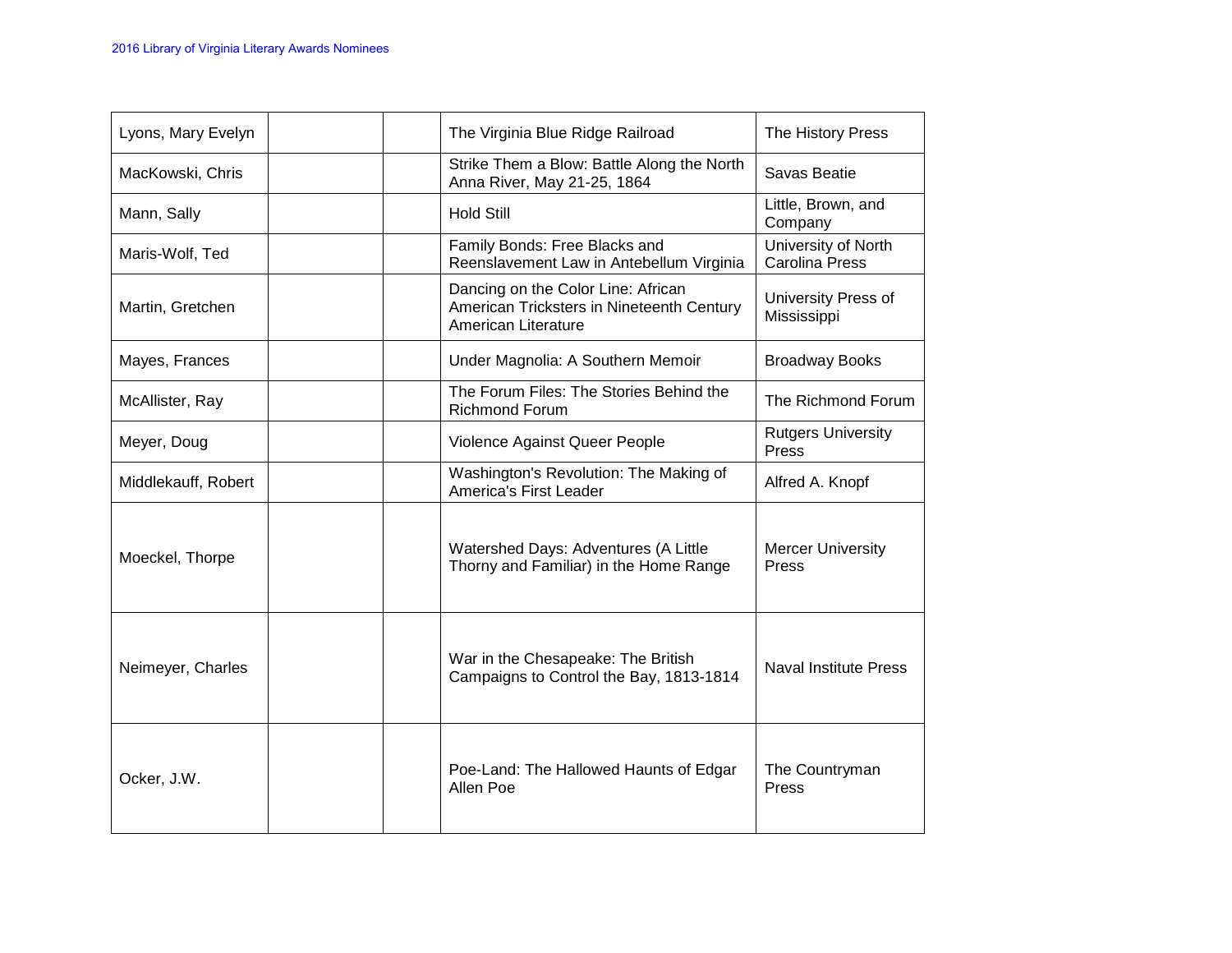| Parsons, Patricia J.       | Portrait of a Town: Cape Charles, 1940-<br>1960                                                | <b>Pleasant Living</b><br><b>Books</b>   |
|----------------------------|------------------------------------------------------------------------------------------------|------------------------------------------|
| Payne, Will                | Mark Warner the Dealmaker: From<br>Business Success to the Business of<br>Governing            | Arcadia Publishing<br>&The History Press |
| Polasky, Janet             | Revolutions Without Borders: The Call to<br>Liberty in the Atlantic World                      | <b>Yale University Press</b>             |
| Powell, Grady (Sr.)        | From Morning 'til Evening: The<br>Autobiography of Grady W. Powell, Sr.                        | <b>Belle Isle Books</b>                  |
| Preston, David             | Braddock's Defeat: The Battle of the<br>Monogahela & the Road to Revolution                    | <b>Oxford University</b><br>Press        |
| Pugh, Allison              | The Tumbleweed Society: Working and<br>Caring in an Age of Insecurity                          | <b>Oxford University</b><br>Press        |
| Ray, Benjamin              | Satan and Salem: The Witch-Hunt Crisis of<br>1692                                              | University of Virginia<br>Press          |
| Raymond, Emilie            | Stars for Freedom: Hollywood, Black<br>Celebrities, and the Civil Rights Movement              | University of<br><b>Washington Press</b> |
| Reiff, Joseph              | Born of Conviction: White Methodists and<br>Mississippi's Closed Society                       | <b>Oxford University</b><br>Press        |
| Roberton, William<br>Glenn | The First Battle of Petersburg: The Attack<br>and Defense of the Cockade City, June 9,<br>1864 | Savas Beatie                             |
| Robertson, James           | After the Civil War: The Heroes, Villains,<br>Soldiers, and Civilians Who Changed<br>America   | National Geographic                      |
| Schimdt, Ethan             | The Divided Dominion: Social Conflict and<br>Indian Hatred in Early Virginia                   | University Press of<br>Colorado          |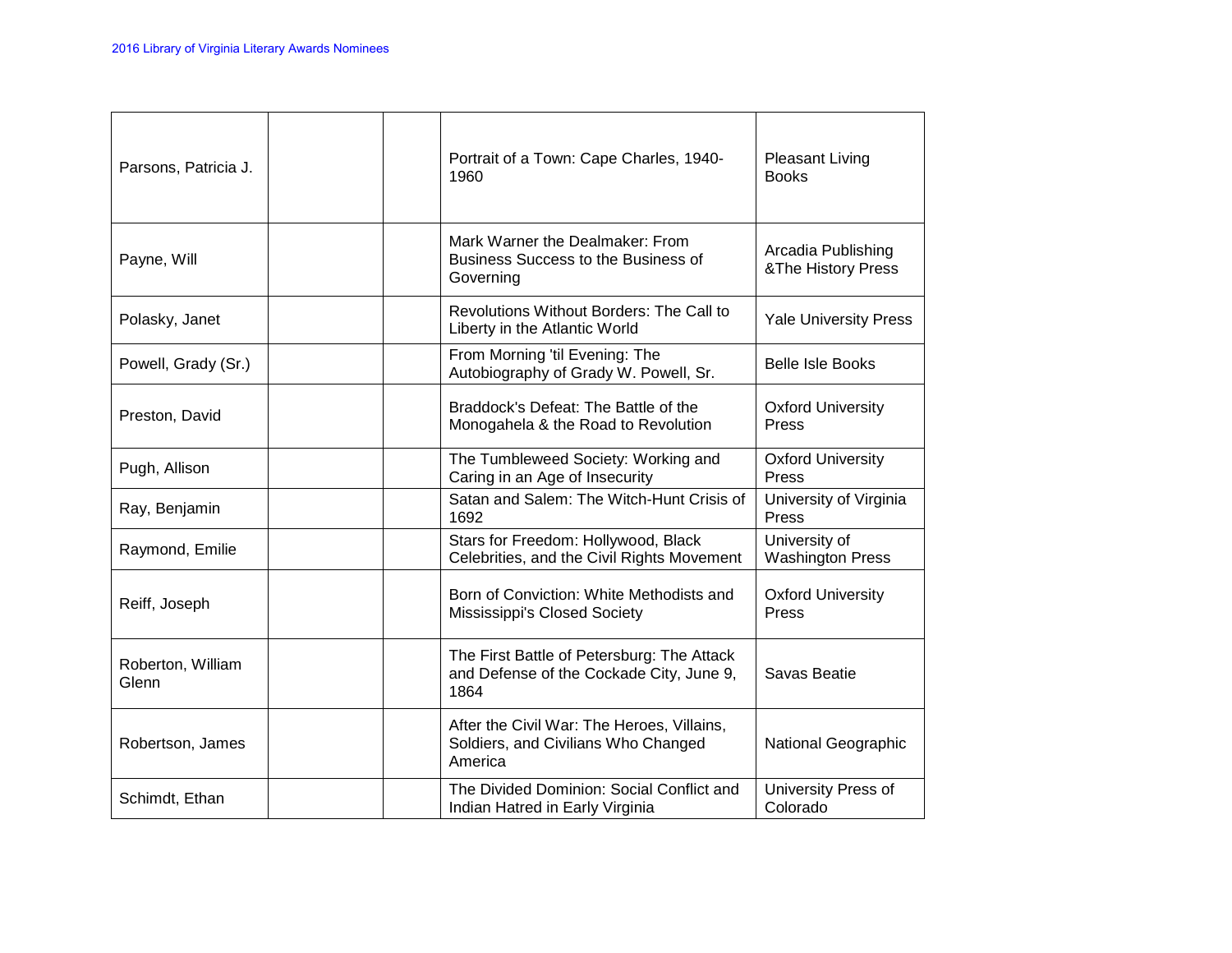| Sedgwick, John    |  | War of Two: Alexander Hamilton, Aaron<br>Burr, and the Duel that Stunned the Nation                                         | Berekley                                     |
|-------------------|--|-----------------------------------------------------------------------------------------------------------------------------|----------------------------------------------|
| Signer, Michael   |  | Becoming Madison: The Extraordinary<br>Origins of the Least Likely Founding Father                                          | <b>Public Affairs</b>                        |
| Smithers, Gregory |  | Cherokee Diaspora                                                                                                           | <b>Yale University Press</b>                 |
| Stewart, David O. |  | Madison's Gift: Five Partnerships That Built<br>America                                                                     | Simon and Schuster                           |
| Stewart, John     |  | Jefferson Davis's Flight from Richmond                                                                                      | McFarland & Co.                              |
| Tarter, Brent     |  | Daydreams and Nightmares: A Virginia<br>Family Faces Secession and War                                                      | University of Virginia<br>Press              |
| Tooley, Mark      |  | The Peace that Almost Was                                                                                                   | <b>Nelson Books</b>                          |
| Vanderford, Chad  |  | The Legacy of St. George Tucker: College<br>Professors in Virginia Confront Slavery and<br>the Rights of States, 1771-1987  | University of<br><b>Tennessee Press</b>      |
| Vowell, Sarah     |  | Lafayette in the Somewhat United States                                                                                     | <b>Riverhead Books</b>                       |
| Wald, Gayle       |  | It's Been Beautiful: Soul! And Black Power<br>Television                                                                    | SpinOffs                                     |
| Wald, Harry       |  | Children of the Streets of Richmond: 1865-<br>1920                                                                          | McFarland &<br>Company, Inc.                 |
| Wheelan, Joseph   |  | Their Last Full Measure: The Final Days of<br>the Civil War                                                                 | Da Capo Press                                |
| Whisonant, Robert |  | Arming the Confederacy: How Virginia<br>Minerals Forged the Rebel War Machine                                               | Springer                                     |
| Wolfe, Martha     |  | The Great Hound Match of 905: Alexander<br>Henry Higginson, Harry Worcester Smith,<br>and the Rise of Virginia Hunt Country | Rowman & Little<br>Publishing Group,<br>Inc. |
|                   |  |                                                                                                                             |                                              |
| <b>POETRY</b>     |  |                                                                                                                             |                                              |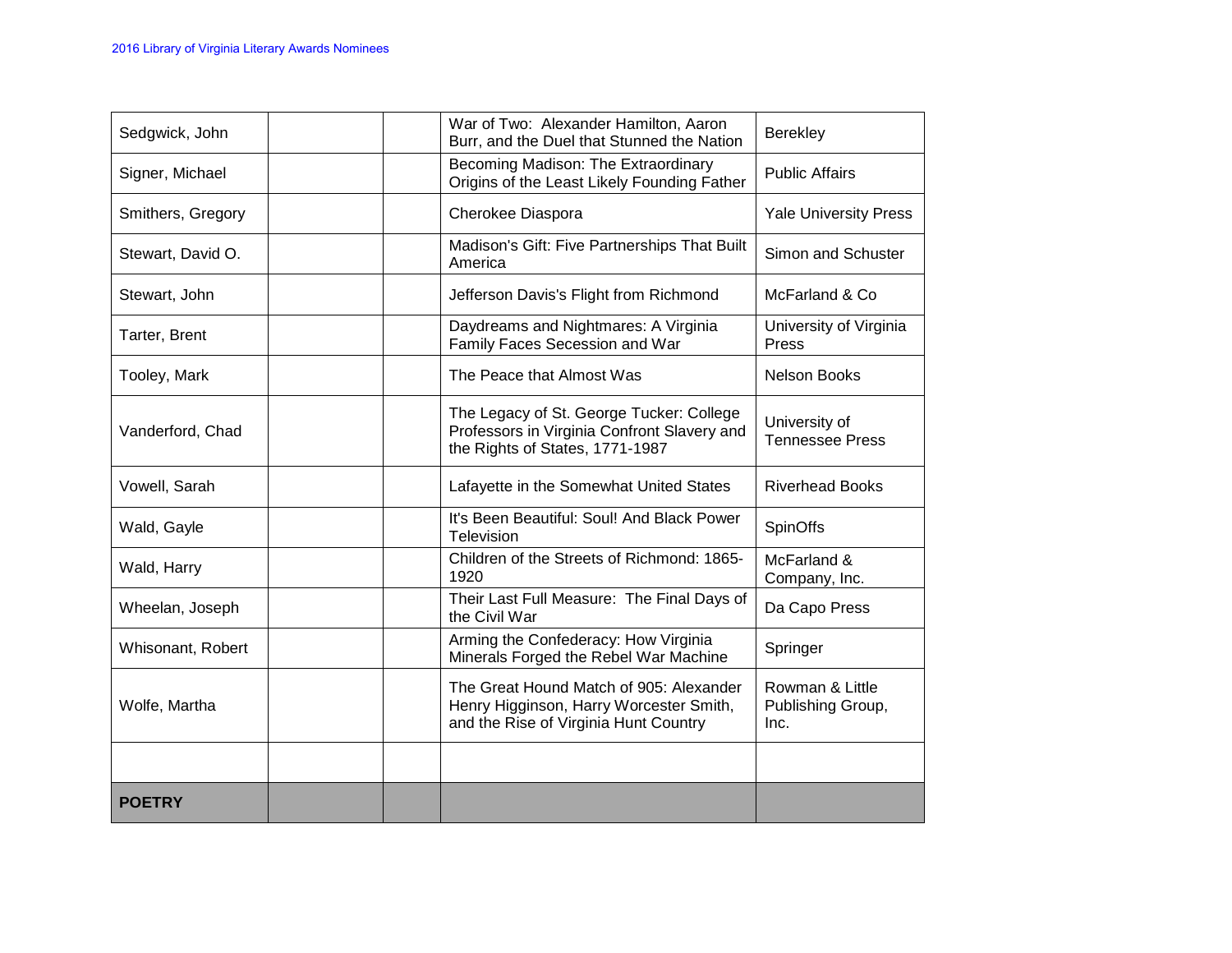| Arthur, Robert          | Hymn to the Chesapeake         | <b>Rolling Olive Press</b>                   |
|-------------------------|--------------------------------|----------------------------------------------|
| Bachmann, Beth          | Do Not Rise                    | University of<br><b>Pittsburgh Press</b>     |
| Beasley, Sandra         | Count the Waves                | W.W. Norton &<br>Company                     |
| Beitelman, T.J.         | Americana                      | <b>Black Lawrence</b><br>Press               |
| Bjorlie, Carol          | Impossible Brightening         | North Star Press (St.<br>Cloud Minnesota)    |
| Bray, Tara              | Small Mothers of Fright: Poems | <b>LSU Press</b>                             |
| Brown, Sass             | <b>USA -1000</b>               | Southern Illinois<br><b>University Press</b> |
| Clark, George<br>David  | <b>Reveille: Poems</b>         | The University of<br><b>Arkansas Press</b>   |
| Donovan, Gregory        | Torn from the Sun              | <b>Red Hen Press</b>                         |
| Dop, Gary               | Father, Child, Water           | <b>Red Hen Press</b>                         |
| Duvall, John            | Plant a Tree: Poetry           | National Media<br>Services                   |
| Dwyer, Neal             | The Sun's Heart                | Seasonings Press,<br>Inc.                    |
| Emerson, Claudia        | Impossible Bottle: Poems       | <b>LSU Press</b>                             |
| Entsminger, Gary<br>Lee | Two Miles West                 | Pinyon Publishing                            |
| Fogelin, Florence       | Once It Stops                  | <b>Deerbrook Editions</b>                    |
| Goodjohn, B.A.          | <b>Bone Song</b>               | <b>Briery Creek Press</b>                    |
| Henry, Brian            | <b>Static and Snow</b>         | <b>Black Ocean</b>                           |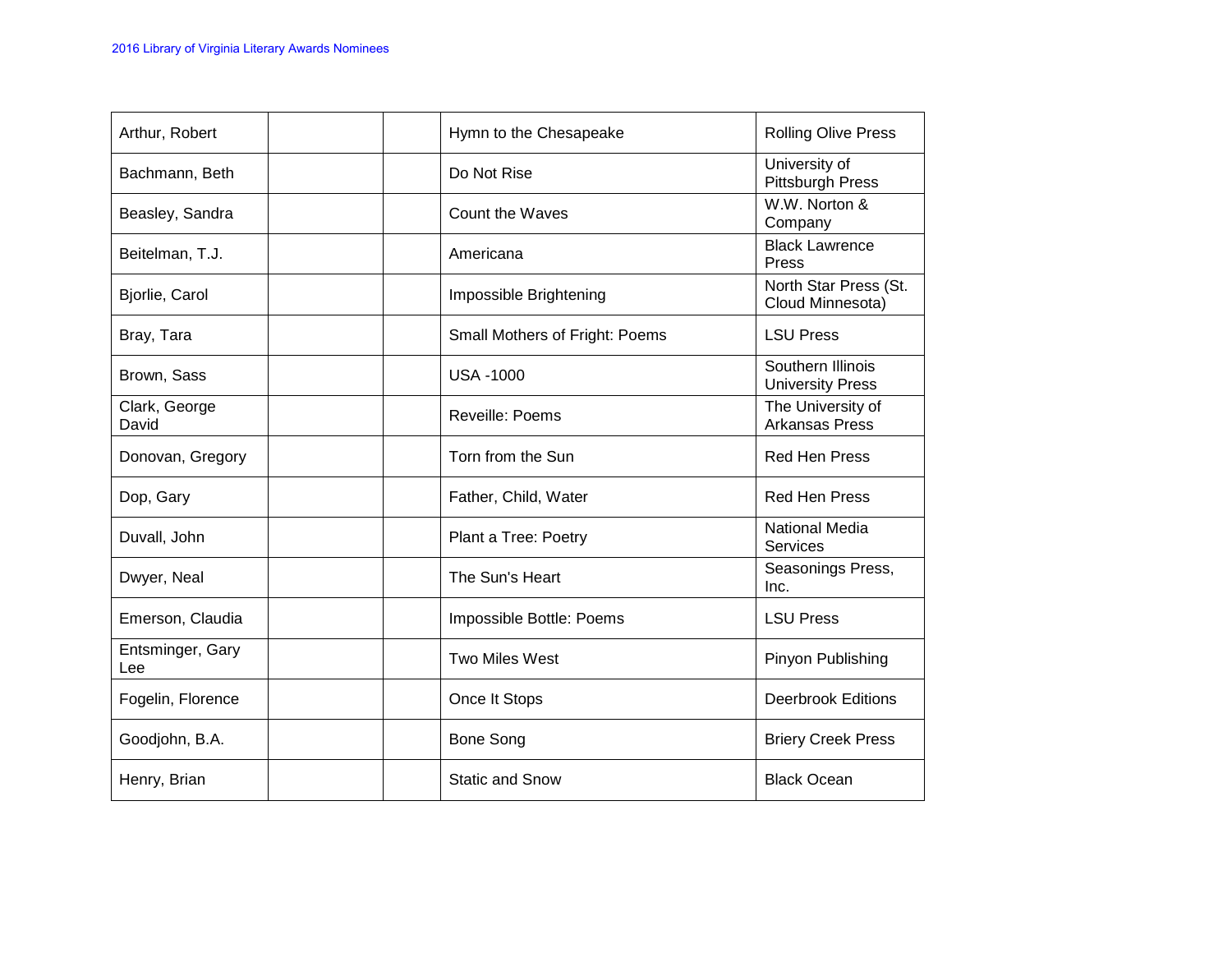| Hensley, Julie         | Viable                                           | <b>Five Oaks Press</b>                       |
|------------------------|--------------------------------------------------|----------------------------------------------|
| Herrington, Neva       | Open Season                                      | David Robert Books                           |
| Huddle, David          | Dream Sender: Poems                              | <b>LSU Press</b>                             |
| Jarvis, Andrew         | The Strait                                       | Homebound<br>Publications                    |
| Kelly, Victoria        | When Men Go off to War                           | <b>Naval Institute Press</b>                 |
| Magherefteh,<br>Michal | Sipping Memories: A Poetic Journal to<br>Morocco | Poetica Publishing                           |
| Miranda, Deborah       | Raised by Humans                                 | <b>Tia Chucha Press</b>                      |
| Moeckel, Thrope        | Arcadia Road                                     | <b>Etruscan Press</b>                        |
| Moore, Catherine       | 921B Elysian Fields Avenue (Return to<br>Sender) | <b>Kentucky Story Press</b>                  |
| Morgner, Andreas       | Kinyamaswa: An Epic Poem                         | Apprentice House<br>Press                    |
| Mulvihill, Michael     | The Twilight Fox                                 | <b>Cambium Press</b>                         |
| Nacem, Nicholas        | Catch-Words                                      | <b>Cornerhouse Books</b>                     |
| Pankey, Eric           | Crow-Work                                        | <b>Milkweed Editions</b>                     |
| Peterson, Jim          | <b>Original Face</b>                             | <b>Gunpower Press</b>                        |
| Pineda, Jon            | Little Anodynes: Poems                           | University of South<br><b>Carolina Press</b> |
| Poliner, Elizabeth     | What You Know In Your Hands                      | David Robert Books                           |
| Poteat, Joshua         | The Regret Histories                             | Harper Perennial                             |